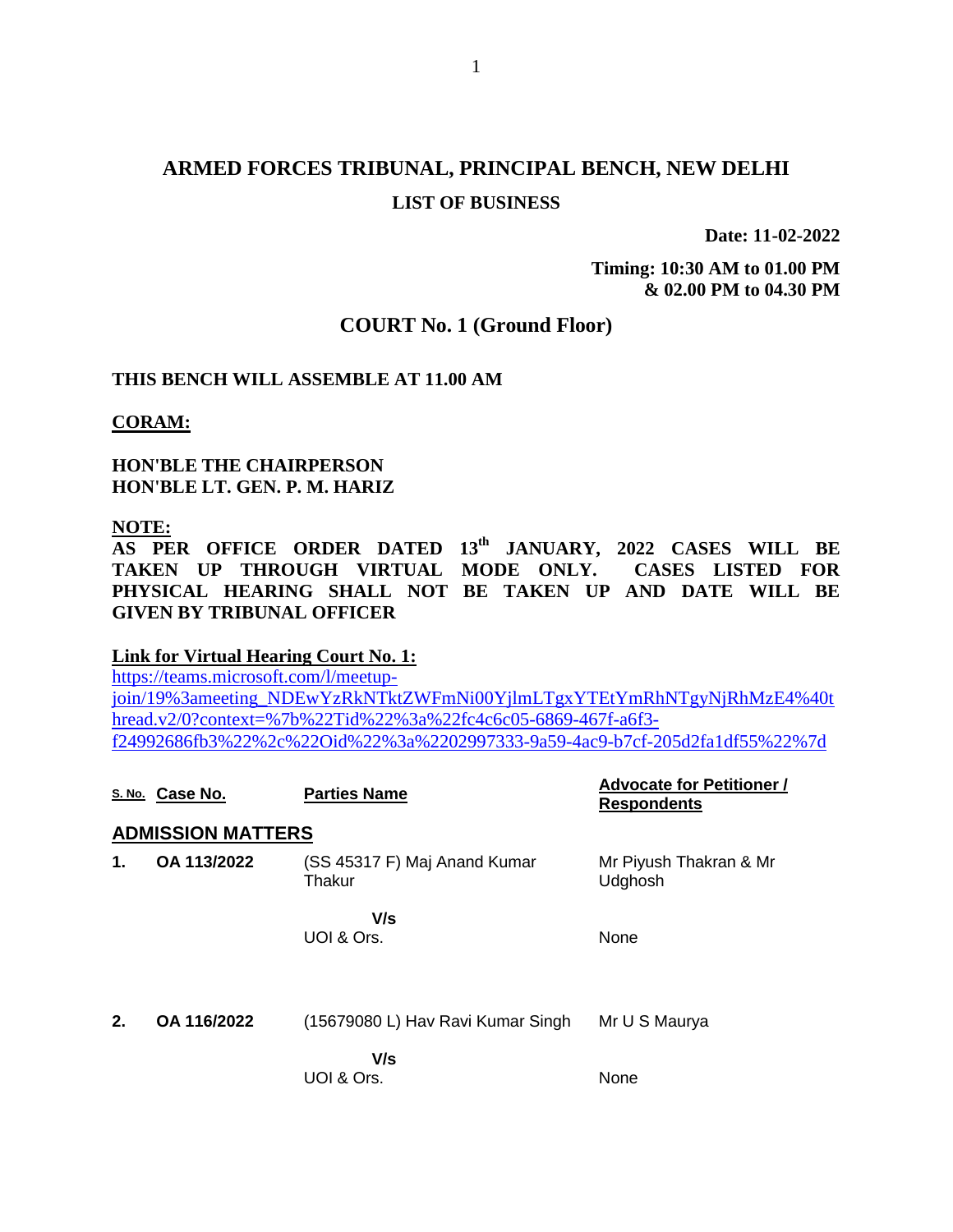| 3. | OA (Appeal) | JC 275059L Sub (Technical Assistant) Mr Virat Anand Singh |             |
|----|-------------|-----------------------------------------------------------|-------------|
|    | 117/2022    | Mahesh Kumar Pandey Through His                           |             |
|    | with        | Son Nilesh Kumar Pandey                                   |             |
|    | MA 179/2022 | V/s                                                       |             |
|    |             | UOI & Ors.                                                | <b>None</b> |

### **MA (EXECUTION)**

| 4. | MA 1410/2020<br>in<br>OA 120/2019  | No. 2997829-L Nk Devendra Singh<br>(Retd.)<br>V/s        | Ms. Archana Ramesh      |
|----|------------------------------------|----------------------------------------------------------|-------------------------|
|    |                                    | UOI & Ors.                                               | Mr. Avdhesh Kumar Singh |
| 5. | MA 1543/2021<br>ın<br>OA 1043/2020 | <b>JWO Raghvendra Singh (Retd) (No</b><br>679159)<br>V/s | Mr Manoj Kr Gupta       |
|    |                                    | UOI & Ors                                                | Mr. Arvind Patel        |

### **MA (OTHERS)**

| 6. | MA 165/2022<br>ın | Ex Sub Kulwant Singh (JC-522057 X) Mr Ajit Kakkar & Associates |                  |
|----|-------------------|----------------------------------------------------------------|------------------|
|    | OA 1477/2021      | V/s                                                            |                  |
|    |                   | UOI & Ors                                                      | Mr Prabodh Kumar |

**7. MA 166/2022** in OA 1316/2018 Ex Rect Vikash Sangwan (4591179 L) Mr Ajit Kakkar & Associates  **V/s** UOI & Ors Mr. Anil Kumar Gautam

# **RAs**

| 8. | <b>RA 57/2016</b><br>with | Nb Ris Vijay Kumar Singh | Mr. K Ramesh |
|----|---------------------------|--------------------------|--------------|
|    | MA 889/2016               | V/s                      |              |
|    | ın<br>OA 365/2010         | UOI & Ors                | Mr YP Singh  |

#### **WITH**

**9. RA 60/2016** with MA 903/2016 in OA 384/2012 Nb Ris Lakhan Singh Bhadoria  **V/s** UOI & Ors Mr. K Ramesh Mr YP Singh

#### **WITH**

| 10. | <b>RA 67/2016</b><br>with                             | Ex Hav Krishan Kumar | Mr. Naresh Ghai & Mr VS Kadian |
|-----|-------------------------------------------------------|----------------------|--------------------------------|
|     | MA 1145/2016<br>ın<br>OA 415/2011<br>(RB, Chandigarh) | V/s<br>UOI & Ors.    | Mr Harish V Shankar            |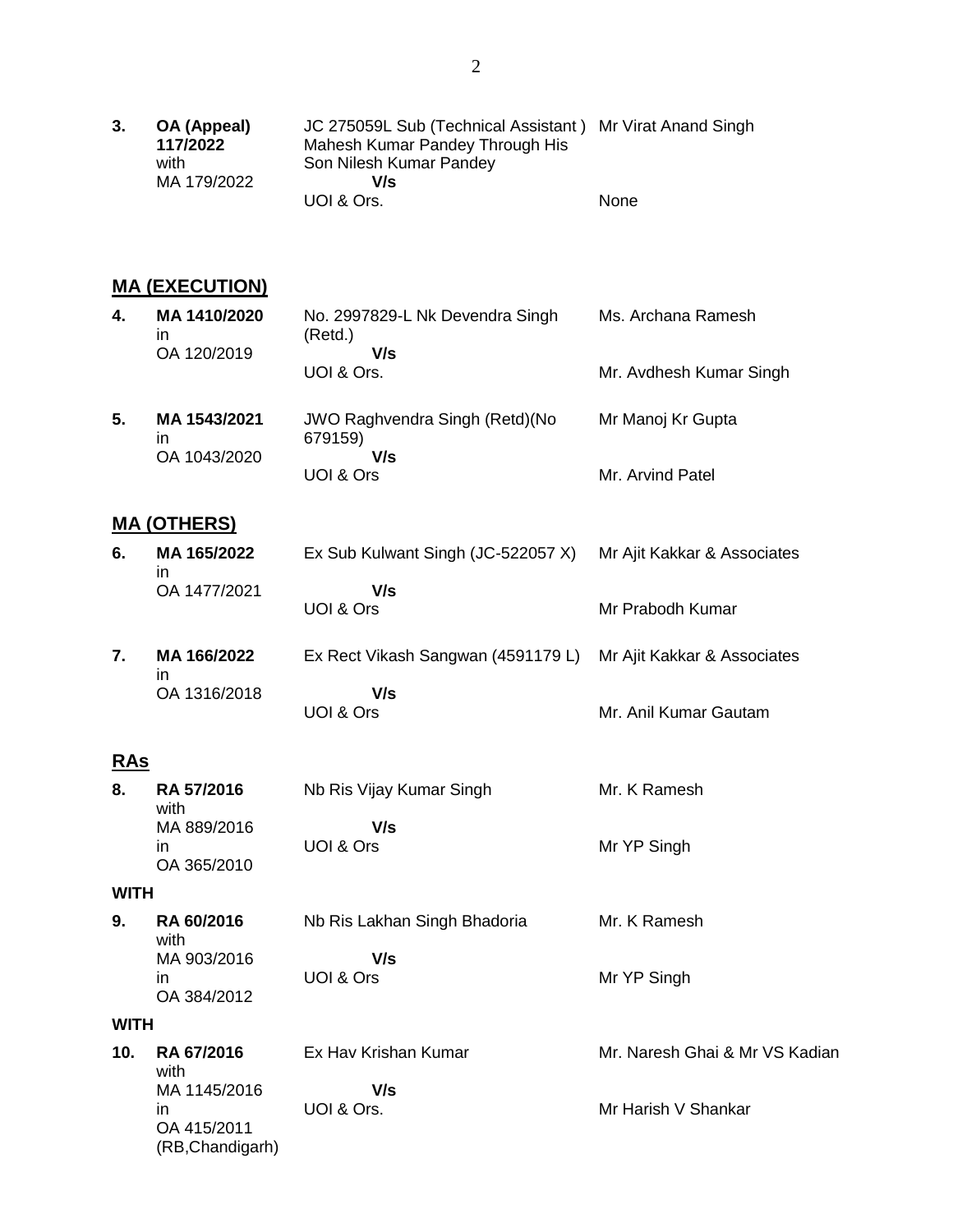| <b>WITH</b> |                                                              |                                                                                |                                           |
|-------------|--------------------------------------------------------------|--------------------------------------------------------------------------------|-------------------------------------------|
| 11.         | <b>RA 44/2017</b><br>with<br>MA 988/2017<br>in<br>OA 02/2013 | Capt Sudip Biswas (Retd)<br>V/s<br>UOI & Ors                                   | Mr. SS Pandey<br>Mr Anil Gautam           |
| <b>WITH</b> |                                                              |                                                                                |                                           |
| 12.         | RA 62/2017<br>with<br>MA 1261/2017<br>in<br>OA 1619/2016     | UOI & Ors.<br>V/s<br>No. 283431-K Ex JWO C R Krishnan                          | Mr. V S Mahndiyan<br>Mr. Ajit Kakkar      |
| <b>WITH</b> |                                                              |                                                                                |                                           |
| 13.         | <b>RA 27/2018</b><br>with                                    | Maj Ajit Singh Rathi (IC-31035X)                                               | Mr. Sukhjinder Singh                      |
|             | MA 620/2018 &<br>1392/2019<br>in<br>OA 707/2016              | V/s<br>UOI & Ors                                                               | Mr Karan Singh Bhati, Sr CGSC             |
| <b>WITH</b> |                                                              |                                                                                |                                           |
| 14.         | RA 55/2018<br>with                                           | Lt Col Nidhikant Dhyani (TA 42441P)                                            | Ms. Archana Ramesh                        |
|             | MA 1750/2018<br>in<br>OA 993/2018                            | V/s<br>UOI & Ors                                                               | Dr. Vijendra Singh Mahndiyan              |
| <b>WITH</b> |                                                              |                                                                                |                                           |
| 15.         | RA 22/2019<br>with<br>MA 1657/2019<br>in<br>OA 2023/2017     | Ex Gdsm Aijad Hussain (No 15622632 Mr Anuj Kr Sharma<br>P)<br>V/s<br>UOI & Ors | Mr. Satya Ranjan Swain                    |
| <b>WITH</b> |                                                              |                                                                                |                                           |
| 16.         | RA 29/2019                                                   | UOI & Ors.                                                                     | Mr. S R Swain                             |
|             | with<br>MA 1756/2019<br>in<br>OA 929/2017                    | V/s<br>Sub Gamit Ramesh Bhai (JC-811075- Mr. K Ramesh<br>Y)                    |                                           |
| <b>WITH</b> |                                                              |                                                                                |                                           |
| 17.         | <b>RA 2/2020</b><br>with<br>MA 92/2020<br>ın                 | Col GP Singh (Retd) (IC 48429 M)<br>V/s<br>UOI & Ors                           | Mr KR Verma<br>Mr. Karan Singh Bhati, Sr. |
|             | OA 865/2019                                                  |                                                                                | CGSC                                      |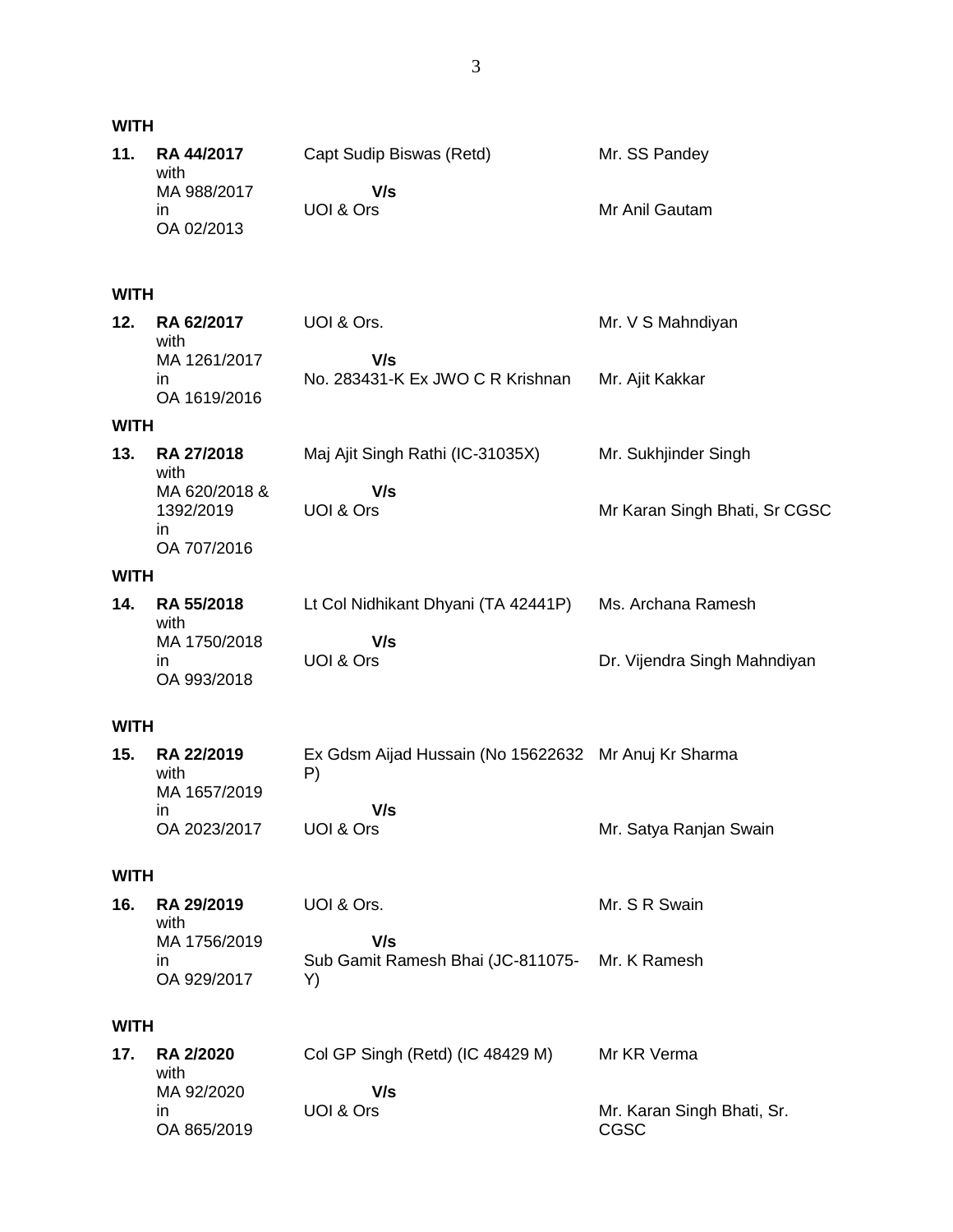| 18. | <b>RA 3/2021</b><br>with               | UOI & Ors                                                                                 | Mr Arvind Patel                              |
|-----|----------------------------------------|-------------------------------------------------------------------------------------------|----------------------------------------------|
|     | MA 369/2021<br>in.<br>OA 1020/2020     | V/s<br>Mrs. Shanti Devi Khuswaha W/o Late<br>Ex Sgt Bhagwan Pratap Singh (No<br>289803-R) | Mr Ajit Kakkar                               |
|     | <b>Pleadings Not Complete</b>          |                                                                                           |                                              |
| 19. | OA 1350/2020                           | JC-703506W Nb Sub Kiratwad<br>Dnyanoba Manika                                             | Mr. Ajit Kakkar & Associates                 |
|     |                                        | V/s<br>UOI & Ors.                                                                         | Mr. Neeraj Sr. CGSC                          |
| 20. | OA 2317/2021<br>with<br>MA 2423/2021 & | Sqn Ldr Maheswar Tripathy (Retd) (No Mr RK Tripathi<br>17958 S) & Ors.                    |                                              |
|     | 172/2022                               | V/s<br>UOI & Ors.                                                                         | Gp Capt Karan Singh Bhati Sr.<br><b>CGSC</b> |
| 21. | OA 2778/2021                           | Cpl Vinod Kumar (No 909188 B)                                                             | Mr Bipin Bihari                              |
|     |                                        | V/s<br>UOI & Ors.                                                                         | Mr V Pattabhi Ram R 1-4 &<br>None for R-5    |

## **FOR FINAL HEARING**

| 22. | OA 1651/2017<br>with<br>MA 177/2022 | Pardeep Kumar Ex-LA (AH)<br>(No.133410F)<br>V/s | Mr Ajit Kakkar              |
|-----|-------------------------------------|-------------------------------------------------|-----------------------------|
|     |                                     | UOI & Ors.                                      | Mr Harish V Shankar         |
| 23. | OA 304/2021                         | Sgt Prashant Kaushik (902170-A)<br>V/s          | Mr Ajit Kakkar & Associates |
|     |                                     | UOI & Ors.                                      | Mr. Anil Gautam             |

## **HON'BLE THE CHAIRPERSON WILL SIT SINGLY IMMEDIATELY AFTER THE BOARD OF DB IS DISCHARGED**

# **For Orders**

| 1. | MA 2977/2021<br>in<br>OA Dy No | Ex L/Nk (Gnr) AAD Bhirappa Patil<br>$(15784006-H)$<br>V/s | Mr Ajit Kakkar & Associates                 |
|----|--------------------------------|-----------------------------------------------------------|---------------------------------------------|
|    | 6558/2021                      | UOI & Ors.                                                | Mr. K K Tyagi                               |
| 2. | MA 180/2022<br>in<br>OA Dy No  | Lt Col Parampreet Singh Kochar (IC<br>57487X)             | Mr Bharat Singh & Mr Abhay<br>Kant Upadhaya |
|    | 430/2022                       | V/s                                                       |                                             |
|    |                                | UOI & Ors.                                                | <b>None</b>                                 |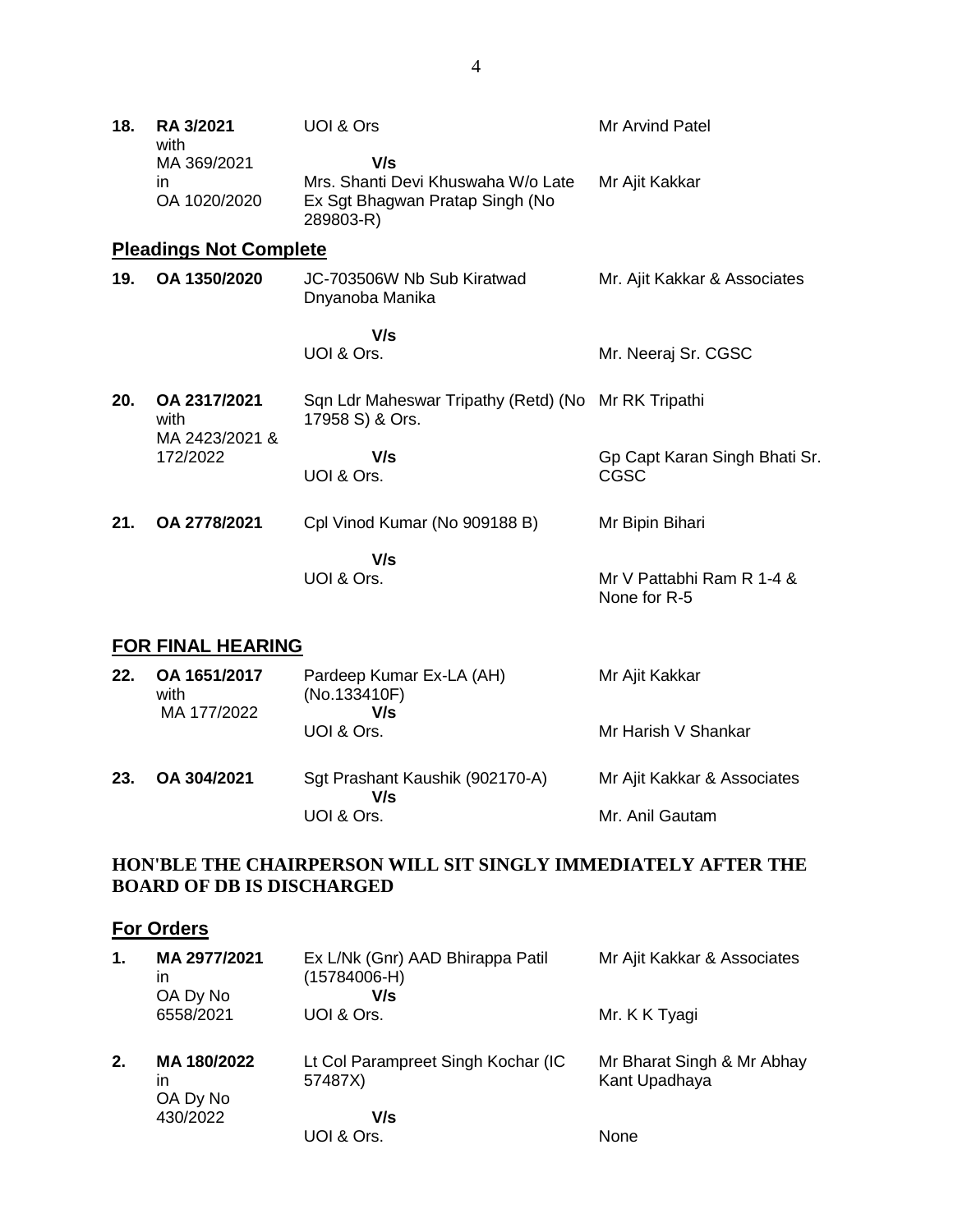# **PHYSICAL HEARING MATTERS AT 02:00 PM MATTERS FROM REGULAR LIST**

| 24. | OA 643/2015         | Col Purna Chandra Patnaik  | Mr. S S Pandey                        |
|-----|---------------------|----------------------------|---------------------------------------|
|     |                     | V/s<br>UOI & Ors.          | Gp Capt Karan Singh Bhati, Sr<br>CGSC |
| 25. | OA 566/2017<br>with | Nb Sub Suresh Kumar Pandey | Ms Archana Ramesh                     |
|     | MA 480/2017         | V/s<br>UOI & Ors.          | Mr Anil Gautam                        |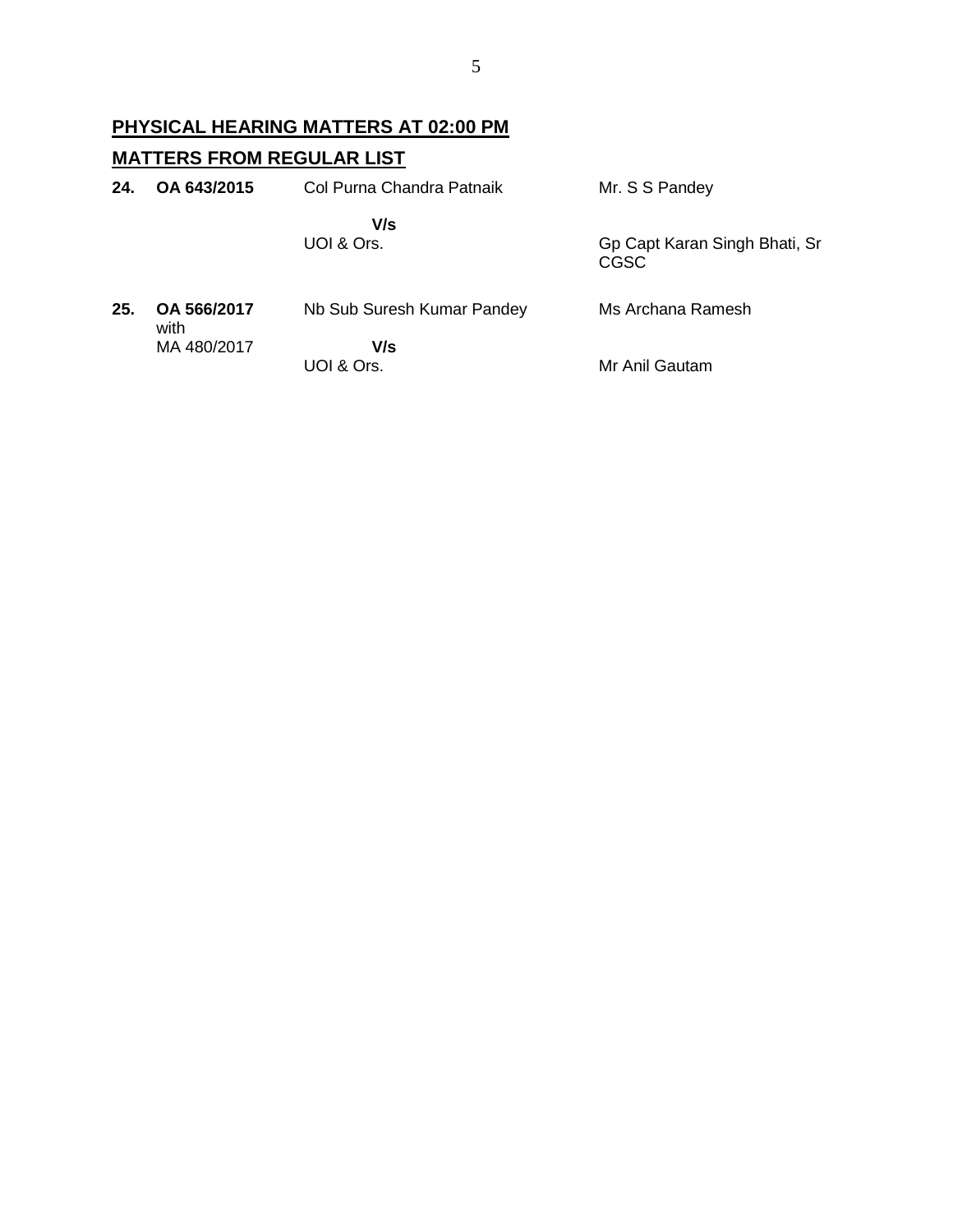# **ARMED FORCES TRIBUNAL, PRINCIPAL BENCH, NEW DELHI LIST OF BUSINESS**

**Date: 11-02-2022**

**Timing: 10:30 AM to 01.00 PM & 02.00 PM to 04.30 PM**

## **COURT No. 2 (Ground Floor)**

**NOTE:** 

**THIS BENCH WILL ASSEMBLE AT 12:30 PM FOR PRONOUNCEMENT OF JUDGEMENT** 

## **CORAM: HON'BLE MS. JUSTICE SUNITA GUPTA HON'BLE VICE ADMIRAL P. MURUGESAN**

### **Link for Virtual Hearing Court No. 2:**

[https://teams.microsoft.com/l/meetup](https://teams.microsoft.com/l/meetup-join/19%3ameeting_OTYyMmVhY2MtMzE5ZC00YThkLWJkYjUtMzM1Y2JkNzVlNDZk%40thread.v2/0?context=%7b%22Tid%22%3a%22fc4c6c05-6869-467f-a6f3-f24992686fb3%22%2c%22Oid%22%3a%2202997333-9a59-4ac9-b7cf-205d2fa1df55%22%7d)[join/19%3ameeting\\_OTYyMmVhY2MtMzE5ZC00YThkLWJkYjUtMzM1Y2JkNzVlNDZk%4](https://teams.microsoft.com/l/meetup-join/19%3ameeting_OTYyMmVhY2MtMzE5ZC00YThkLWJkYjUtMzM1Y2JkNzVlNDZk%40thread.v2/0?context=%7b%22Tid%22%3a%22fc4c6c05-6869-467f-a6f3-f24992686fb3%22%2c%22Oid%22%3a%2202997333-9a59-4ac9-b7cf-205d2fa1df55%22%7d) [0thread.v2/0?context=%7b%22Tid%22%3a%22fc4c6c05-6869-467f-a6f3](https://teams.microsoft.com/l/meetup-join/19%3ameeting_OTYyMmVhY2MtMzE5ZC00YThkLWJkYjUtMzM1Y2JkNzVlNDZk%40thread.v2/0?context=%7b%22Tid%22%3a%22fc4c6c05-6869-467f-a6f3-f24992686fb3%22%2c%22Oid%22%3a%2202997333-9a59-4ac9-b7cf-205d2fa1df55%22%7d) [f24992686fb3%22%2c%22Oid%22%3a%2202997333-9a59-4ac9-b7cf-205d2fa1df55%22%7d](https://teams.microsoft.com/l/meetup-join/19%3ameeting_OTYyMmVhY2MtMzE5ZC00YThkLWJkYjUtMzM1Y2JkNzVlNDZk%40thread.v2/0?context=%7b%22Tid%22%3a%22fc4c6c05-6869-467f-a6f3-f24992686fb3%22%2c%22Oid%22%3a%2202997333-9a59-4ac9-b7cf-205d2fa1df55%22%7d)

|    | S. No. Case No.      | <b>Parties Name</b>        | <b>Advocate for Petitioner /</b><br><b>Respondents</b> |
|----|----------------------|----------------------------|--------------------------------------------------------|
|    | <b>For Judgement</b> |                            |                                                        |
| 1. | OA 2604/2021         | Sgt Rohit Chauhan (901219) | Mr Manoj Kr Gupta                                      |
|    |                      | V/s<br>UOI & Ors.          | Mr Satya Ranjan Swain                                  |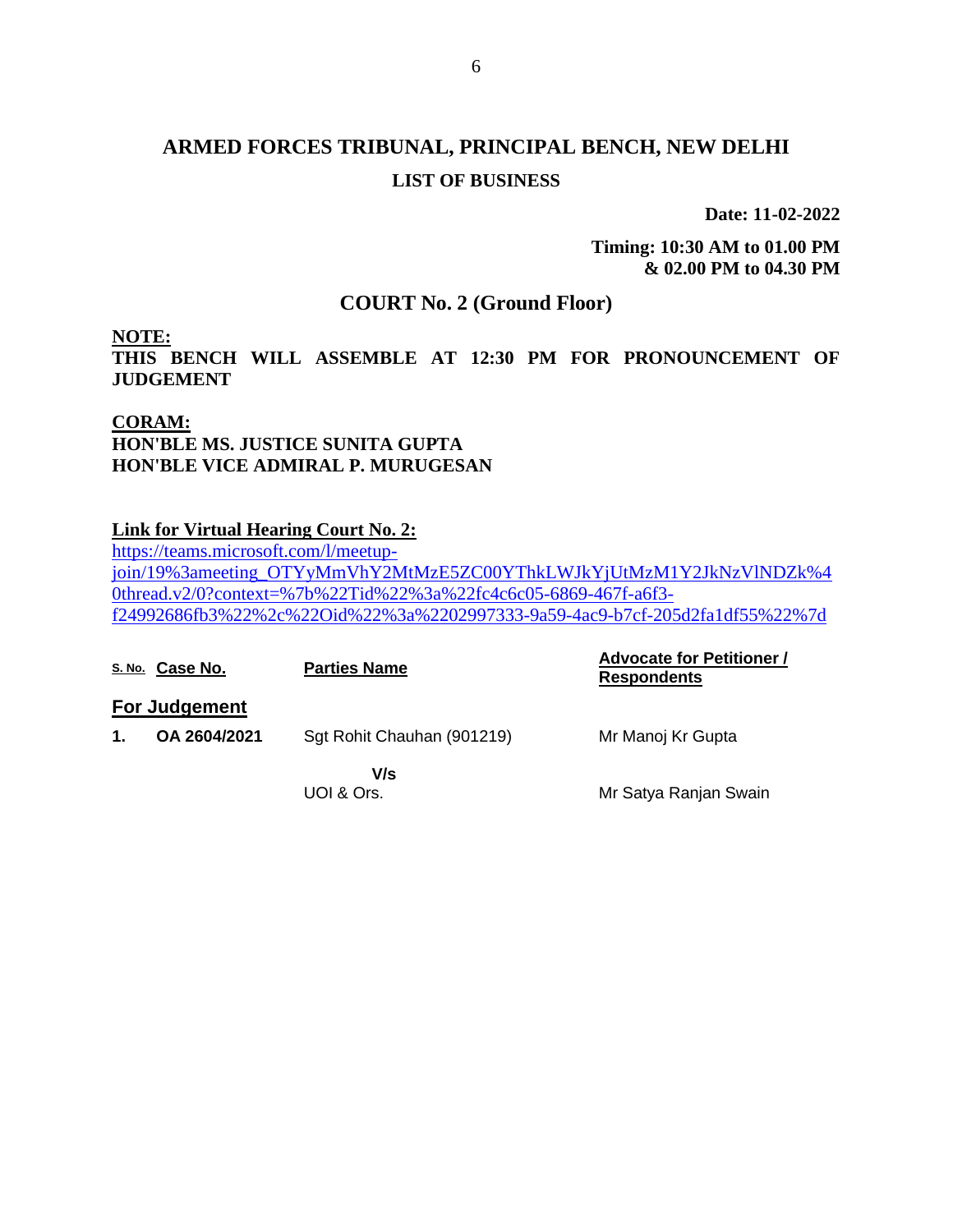# **ARMED FORCES TRIBUNAL, PRINCIPAL BENCH, NEW DELHI LIST OF BUSINESS**

**Date: 11-02-2022**

**Timing: 11:00 AM**

## **PRINCIPAL REGISTRAR COURT**

### **PRINCIPAL REGISTRAR COURT WILL SIT FROM 12.00 NOON TO 1.00 PM**

#### **THE FOLLOWING CASES SHALL BE TAKEN THROUGH VIRTUAL HEARING**

#### **Link for Virtual Hearing Principal Registrar Court:**

<https://aftpb.webex.com/meet/vcaftpb>

|                               | S. No. Case No.                      | <b>Parties Name</b>                                   | <b>Advocate for Petitioner /</b><br><b>Respondents</b> |  |  |  |  |
|-------------------------------|--------------------------------------|-------------------------------------------------------|--------------------------------------------------------|--|--|--|--|
| <b>Pleadings Complete</b>     |                                      |                                                       |                                                        |  |  |  |  |
| 1.                            | OA 1731/2021<br>with<br>MA 1687/2021 | Ex HAV/SKT Nagaraja Naidu B<br>(14840829 F)           | Mr Ajit Kakkar & Associates                            |  |  |  |  |
|                               |                                      | V/s                                                   |                                                        |  |  |  |  |
|                               |                                      | UOI & Ors.                                            | Mr. Arvind Patel                                       |  |  |  |  |
| 2.                            | OA 1754/2021<br>with<br>MA 1704/2021 | Ex Hav (Hony Nb Sub) Ram Naresh<br>Rajak (04252603 N) | Mr Ved Prakash & Mr Devendra<br>Kumar                  |  |  |  |  |
|                               |                                      | V/s                                                   |                                                        |  |  |  |  |
|                               |                                      | UOI & Ors.                                            | Mr. Neeraj, Sr CGSC                                    |  |  |  |  |
| 3.                            | OA 1762/2021                         | Ex JWO Virendra Singh Panwar (No<br>628433L)<br>V/s   | Mr Bijendra Kumar Pathak And<br>Madan Pal Vats         |  |  |  |  |
|                               |                                      | UOI & Ors.                                            | Ms. Jyotsna Kauhsik                                    |  |  |  |  |
| <b>Pleadings Not Complete</b> |                                      |                                                       |                                                        |  |  |  |  |
| 4.                            | OA 1310/2020<br>with<br>MA 1566/2020 | Ex ERA-3 Tata Rao Kandregula<br>(550025 H)<br>V/s     | Mr Ved Prakash                                         |  |  |  |  |
|                               |                                      | UOI & Ors.                                            | Mr. V Pattabhi Ram                                     |  |  |  |  |
| 5.                            | OA 1727/2021                         | Ex L EM (R) Rupender (213305 K)                       | Mr Ved Prakash & Mr Devendra<br>Kumar                  |  |  |  |  |
|                               |                                      | V/s<br>UOI & Ors.                                     | Mr. J S Yadav                                          |  |  |  |  |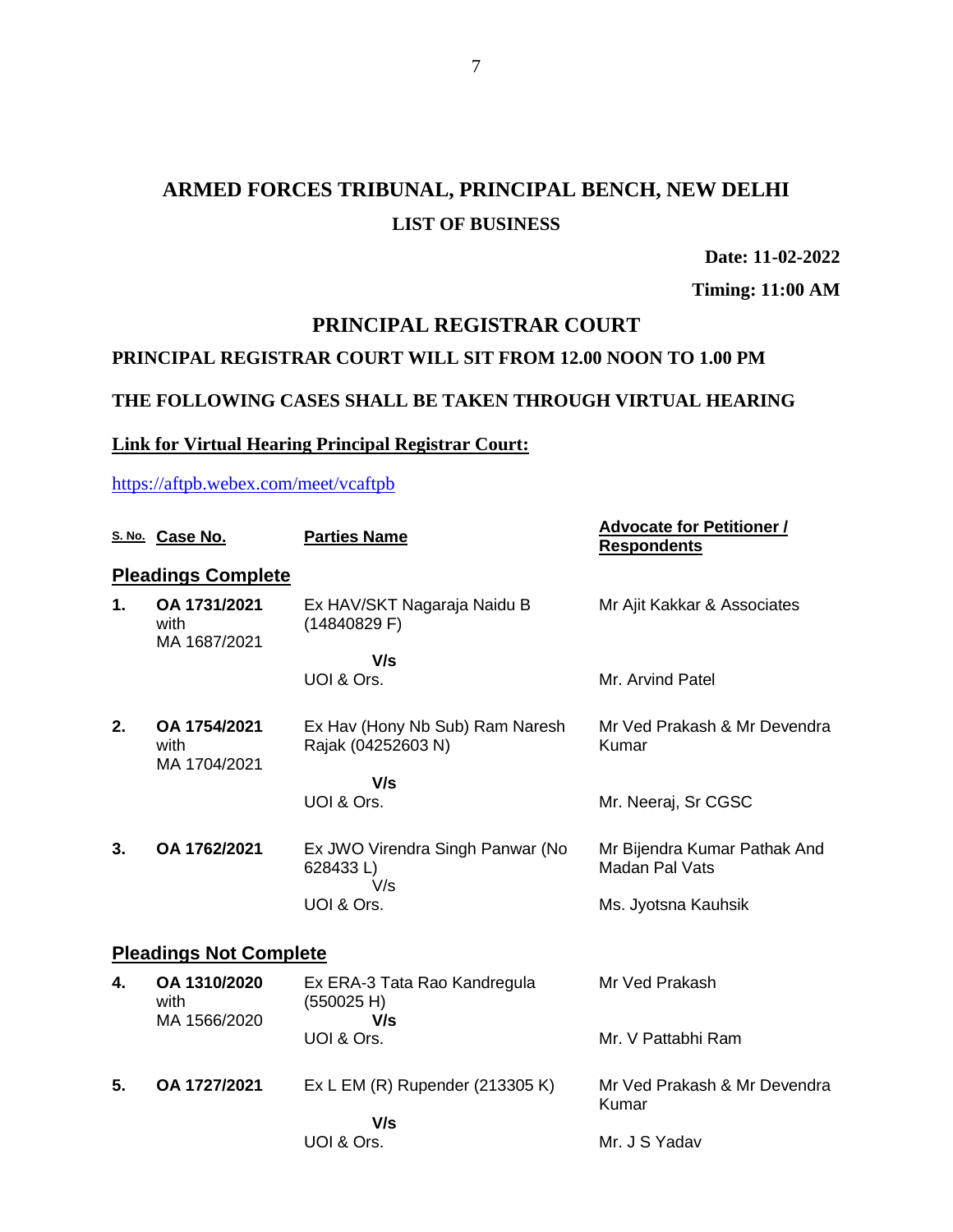**6. OA 1728/2021** with MA 1684/2021 Ex WO Awadhesh Kumar Chauhan (Service Nos 612888B)  **V/s** UOI & Ors. Mr Praveen Kumar Mr. Shyam Narayan **7. OA 1730/2021** with MA 1686/2021 248842 Cpl Harpal Singh Yadav (Retd) Mr Manoj Kr Gupta  **V/s** UOI & Ors. Mr. Prabodh Kumar **8. OA 1740/2021** MWO Tripti Kumar Mishra (Retd)(No 656592)  **V/s** UOI & Ors. Mr Manoj Kr Gupta Mr. Prabodh Kumar **9. OA 1741/2021** with MA 1698/2021 Ex AC (U/T) Devvrat Kuntal (Training No 7013376-S)  **V/s** UOI & Ors. Mr D S Kauntae Mr. Ashok Chaitanya **10. OA 1743/2021** JWO Pankaj Kumar (Retd) (739886-L) Mr Raj Kumar  **V/s** UOI & Ors. Mr. Avdhesh Kumar Singh **11. OA 1746/2021** with MA 1701/2021 Ex Rect Joshi Anand Kumar Ramesh Chandra (No 22050061 P)  **V/s** UOI & Ors. Mr Ajit Kakkar & Associate Ms. Jyotsna Kaushik **12. OA 1752/2021** JWO Deepak Kumar Retd(741094)  **V/s** UOI & Ors. Mr Manoj Kumar Gupta Mr. Harish V Shankar **13. OA 1757/2021** with MA 1716/2021 Ex MWO (HFO ) Kaushal Kumar Tiwari Mr Virender Singh Kadian (635621G)  **V/s** UOI & Ors. Mr. K K Tyagi **14. OA 1759/2021** Ex Rect /Clk SD Virender Singh (Nos 5758869P)  **V/s** UOI & Ors. Mr J P Sharma Mr. Prabodh Kumar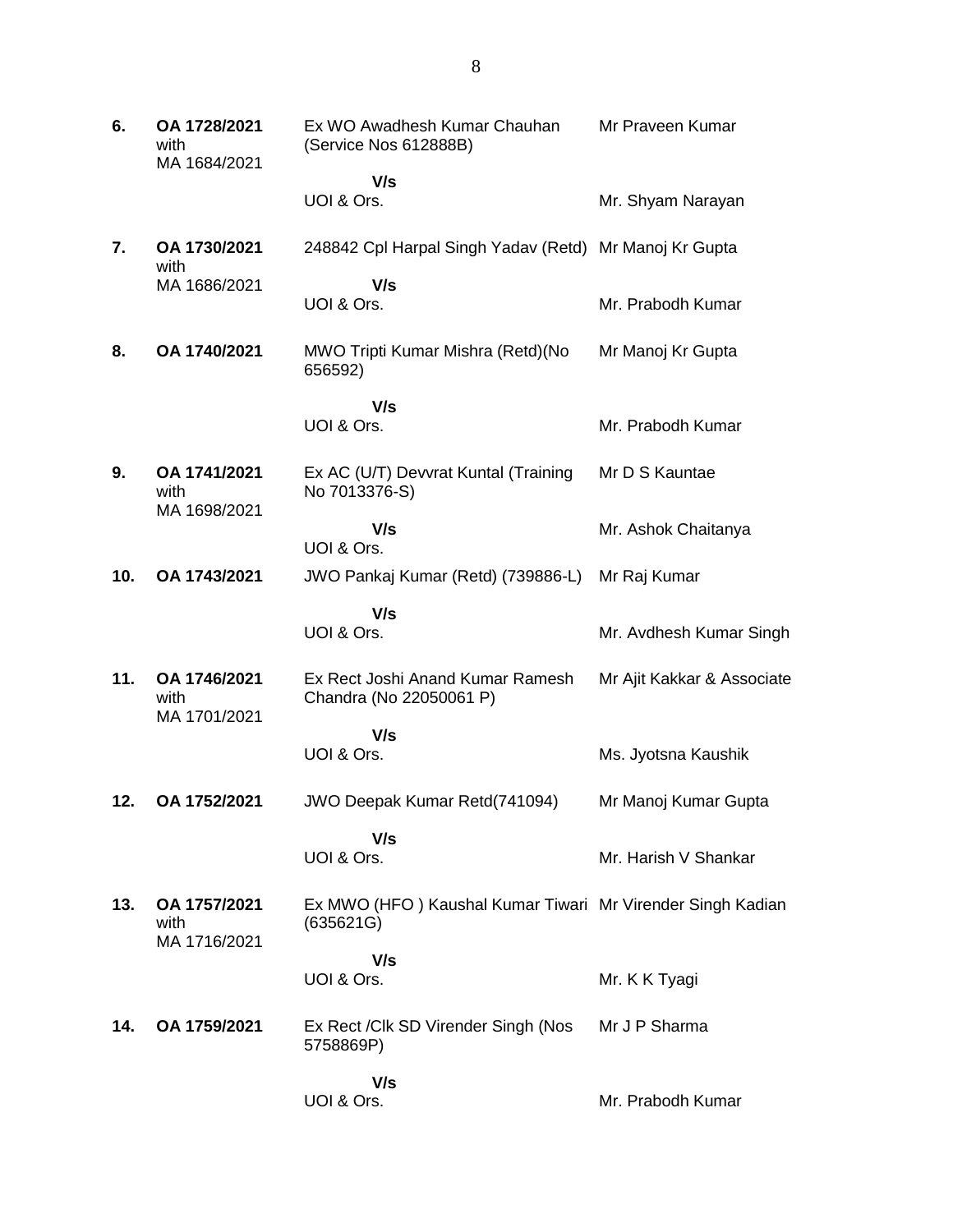| 15. | OA 1760/2021<br>with                 | Ex Sgt Md Amanul Haque (688582R)                                           | Mr V S Kadian                         |
|-----|--------------------------------------|----------------------------------------------------------------------------|---------------------------------------|
|     | MA 1717/2021                         | V/s<br>UOI & Ors.                                                          | Mr. K K Tyagi                         |
| 16. | OA 1761/2021                         | JWO Vijay Kumar Sharma (Retd) (No<br>628577)                               | Mr Manoj Kr Gupta                     |
|     |                                      | V/s<br>UOI & Ors.                                                          | Mr. D K Sabat                         |
| 17. | OA 1765/2021<br>with                 | Ex WO Indradeo Singh (636224R)                                             | Mr V S Kadian                         |
|     | MA 1718/2021                         | V/s<br>UOI & Ors.                                                          | Mr. Y P Singh                         |
| 18. | OA 1770/2021<br>with                 | 775042 Sgt Sanjeev Kumar (Retd)                                            | Mr Manoj Kr Gupta                     |
|     | MA 1721/2021                         | V/s<br>UOI & Ors.                                                          | Mr. Rajeev Kumar                      |
| 19. | OA 1777/2021<br>with<br>MA 1726/2021 | Sgt Konamaneni Yaswanth Chowdary<br>(Retd) (No 792384 N)<br>V/s            | Mr Durgesh Kumar Sharma               |
|     |                                      | UOI & Ors.                                                                 | Mr. Anil Gautam                       |
| 20. | OA 1778/2021<br>with                 | <b>JWO Anil Kumar Porwal (Retd)</b><br>$(640173-B)$                        | Mr Durgesh Kumar Sharma               |
|     | MA 1727/2021                         | V/s<br>UOI & Ors.                                                          | Mr. K K Tyagi                         |
| 21. | OA 1780/2021                         | Hav Amitesh Kumar (Retd) (6393049-<br>K)                                   | Mr Bikrama Sah & Ms Mamta<br>Pannikar |
|     |                                      | V/s<br>UOI & Ors.                                                          | Mr. Satya Ranjan Swain                |
| 22. | OA 1786/2021                         | IC-43833X Col Soumitro Kumar Kahali Mr Jasman Singh Sethi<br>(Retd)<br>V/s |                                       |
|     |                                      | UOI & Ors.                                                                 | Mr. Satya Ranjan Swain                |
| 23. | OA 1791/2021<br>with<br>MA 1747/2021 | Lt Cdr MV Krishna (Retd) (42417A)                                          | Mr V S Kadian                         |
|     |                                      | V/s<br>UOI & Ors.                                                          | Mr. K K Tyagi                         |
| 24. | OA 1792/2021<br>with                 | Wg Cdr (TS) P Radhaswamy (10723)<br>AE (L) (Retd)                          | Mr Ajai Bhalla                        |
|     | MA 1748/2021                         | V/s<br>UOI & Ors.                                                          | Mr. Anil Gautam                       |